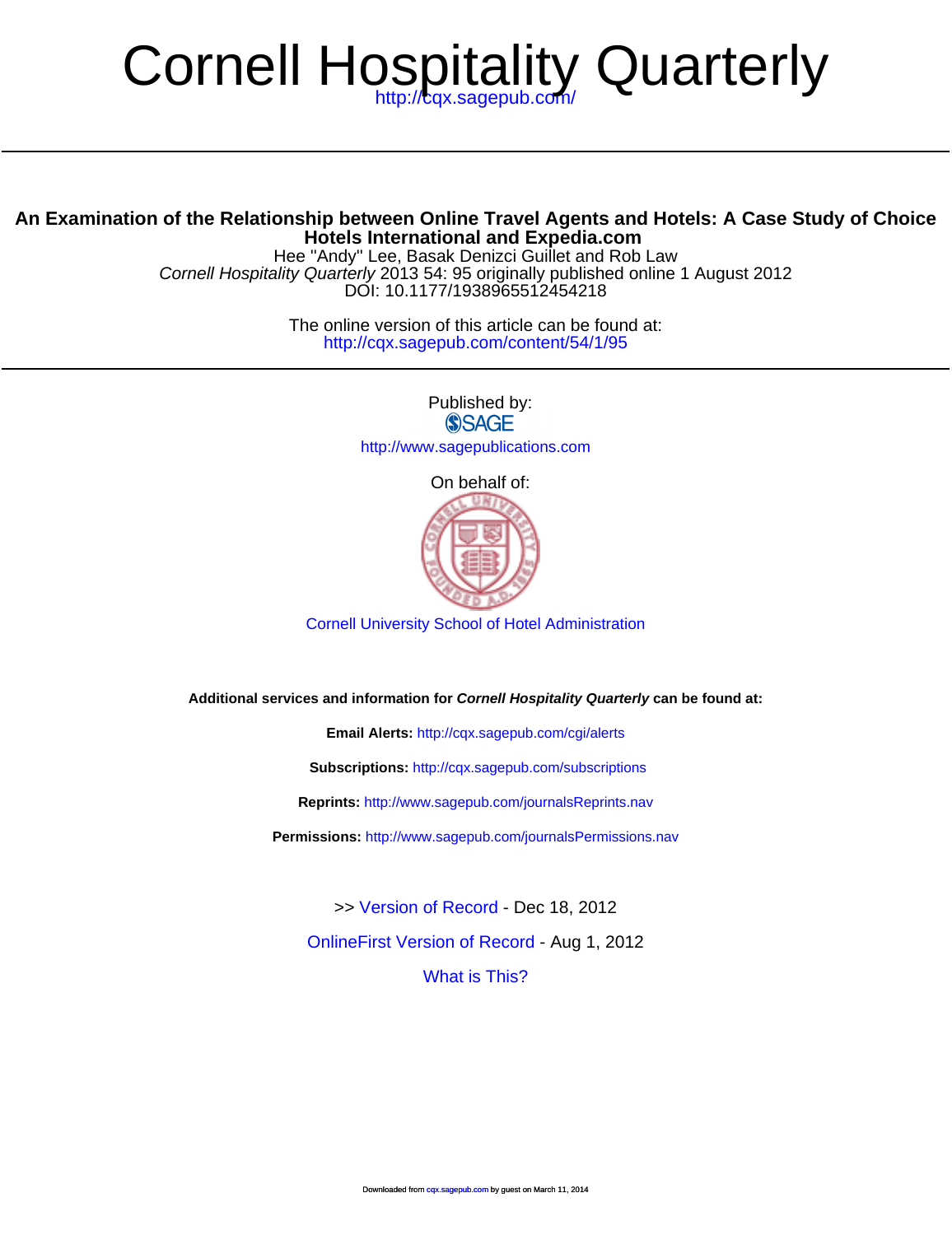# **An Examination of the Relationship between Online Travel Agents and Hotels: A Case Study of Choice Hotels International and Expedia.com**

Cornell Hospitality Quarterly 54(1) 95–107 © The Author(s) 2013 Reprints and permission: sagepub.com/journalsPermissions.nav DOI: 10.1177/1938965512454218 http://cqx.sagepub.com



# $\mathsf{Hee\,}$ "Andy" Lee<sup>1</sup>, Basak Denizci Guillet<sup>1</sup>, and Rob Law<sup>1</sup>

#### **Abstract**

Although traditional travel agents have played an important role as proxies enabling travelers to make connections with hotels, the emergence of the internet has changed the traditional relationship between hotels and travel agents. Instead of a traditional agent–principal relationship, online travel agents (OTAs) seem to act as more than just intermediaries and more as business partners or vendors. Scholars have previously observed troubled, if not hostile, relationships between hotels and OTAs. This article reports a case study analyzing online comments on the 2009 feud between Choice Hotels International and Expedia.com. This analysis identified eight themes in three overall categories: the background to the feud (i.e., characteristics of the hotel industry, current business environment, Expedia's business practices), the perspectives of hospitality industry professionals on the feud (i.e., wake-up call for hoteliers, Choice Hotels' decision), and expectations concerning the nature of the relationship between hotels and OTAs (i.e., a symbiotic relationship between hotels and OTAs, experience of dealing with guests who book through OTAs and Expedia, and recommendations for hotels). Chief among the study's conclusions is that hotels must find ways to make the most effective possible use of available technology and distribution channels, and perhaps even form consortia to share information about third-party distribution channels.

#### **Keywords**

online travel agents, Choice Hotels International, Expedia, agency problems, bargaining power

Following the path of the airlines, the hotel industry now makes extensive use of the internet for distribution. To take just one destination, a recent report indicates that 69 percent of 3,007 respondents visiting Las Vegas in 2009 used the internet to book their accommodation, increasing from 50 percent in 2008 (GLS Research 2009). Among those who made online reservations for accommodation in Las Vegas in 2008 and 2009, 20 percent used a hotel website, representing a better than 50 percent decrease from 48 percent in 2005 and 40 percent in 2006. Much of that web activity switched to online travel agents (OTAs), such as Hotels. com, which saw 24 percent of reservations in 2009, and Expedia, with 19 percent in 2009 (up from 20 percent for Hotels.com and 15 percent for Expedia in 2008). This increasing demand from customers seeking to utilize OTAs is not surprising given the convenience they offer (Law, Leung, and Wong 2004).

The hotel industry has long worked with what are now called traditional travel agents for better management of access to potential customers (Buhalis 2000). Transaction cost theory suggests that hotels should benefit from a collaborative relationship in which experts (i.e., travel agents acting as intermediaries) can economically perform the distribution function, thereby enabling the hotel to focus its expertise on its core service and accommodation functions (Anderson 1985; Donaldson 1990). However, information asymmetry, when one party has greater information than the other, may mean that transaction cost theory fails to model the agent–principal relationship in this instance. Especially when agents have more information than principals, principals are likely to have difficulties in governing their agents, thereby raising the prospect that the agent is not serving the principal's best interest (Coase 1937; Eisenhardt 1989; Shaw, Gupta, and Delery 2000; Combs 2008; Priego and Palacios 2008). Given the importance of distribution for hotels, travel agents have the opportunity to

#### **Corresponding Author:**

Hee "Andy" Lee, School of Hotel and Tourism Management, Hong Kong Polytechnic University, Hung Hom, Kowloon, Hong Kong Email: hmandyle@polyu.edu.hk

<sup>&</sup>lt;sup>1</sup>Hong Kong Polytechnic University, Kowloon, Hong Kong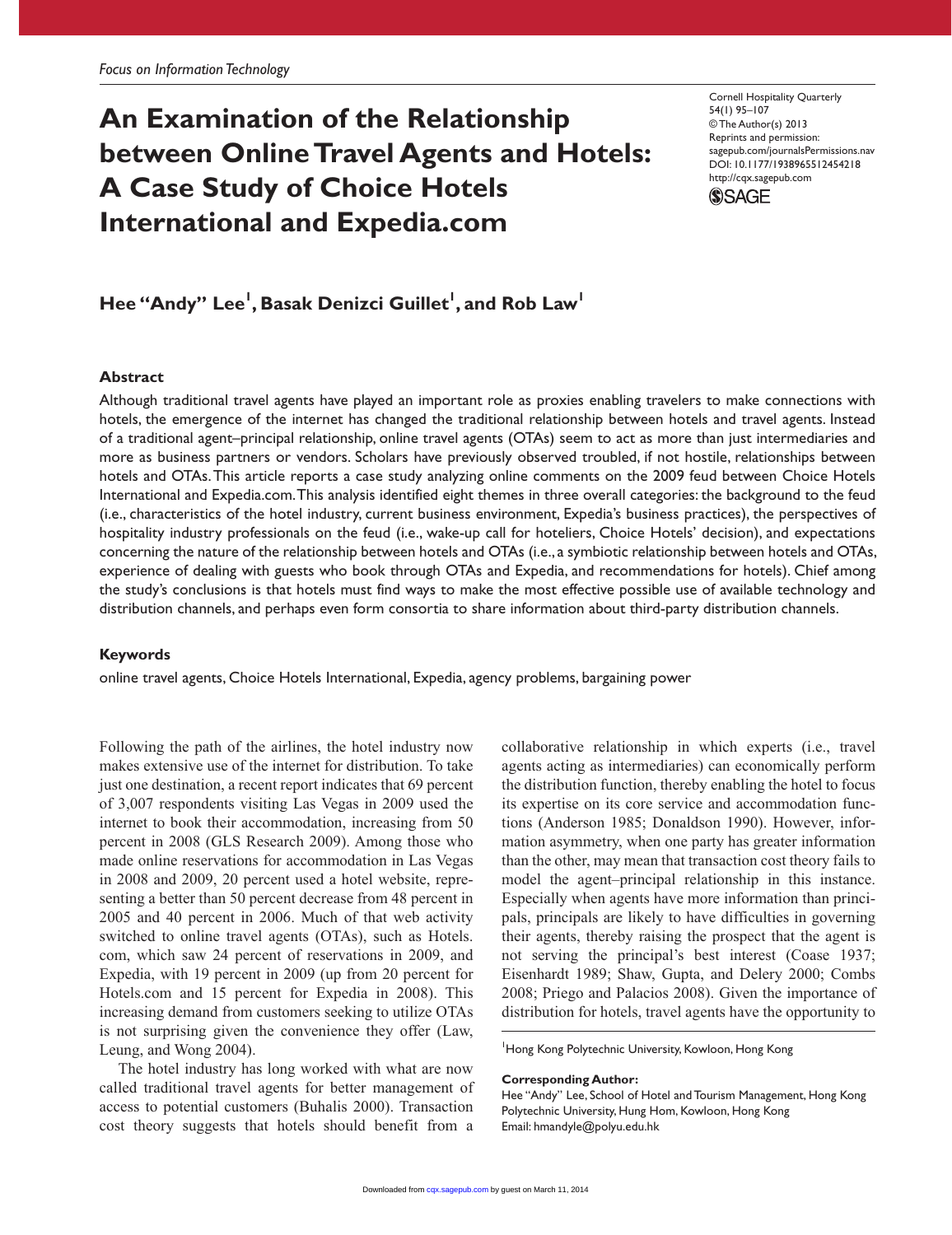play a powerful role in that process (Middleton et al. 2009). Traditional travel agencies are generally dispersed, but OTAs constitute a relatively consolidated channel. We have seen considerable research regarding the relationship of OTAs and the hotel industry, but scant research has considered principal–agent issues. Buhalis (2000) examined the conflicts in the distribution channel between hotels and tour operators in the Mediterranean region and postulated that hotels depending on tour operators for the majority of their customers were more likely to have problems with tour operators, but failed to specify what led to such conflicts. Other researchers have overlooked principal–agent issues (Medina-Muñoz and García-Falcón 2000; Medina-Muñoz, García-Falcón, and Medina-Muñoz 2002).

Even studies that highlight the importance of research on relationships between online intermediaries and hotels (Carroll and Siguaw 2003; O'Connor 2003) have a gap in identifying what makes the hotel–intermediary relationship problematic. The objectives of this study were thus to address that research gap regarding the hotel–OTA relationship.

We framed our study in terms of the principal–agent relationship. Through that lens, we analyze online comments from Choice Hotels International and Expedia.com during a month-long contract standoff that became public in October 2009, when Expedia delisted Choice Hotels from its websites after Choice Hotels refused to accept Expedia's new terms and conditions (Hotels 2009). In conducting this study, we adopted a qualitative case study approach to analyze opinions available online on the assumption that this would provide a rich vein of information about those aspects of the parties' business relationship that would not otherwise be available. A case study approach is the only available methodology for this study, and it allows any underlying patterns to be traced and may uncover unforeseen problems and unexpected opportunities. We conclude our analysis by suggesting managerial implications and ways to reach equilibrium in business relationships.

# **Background**

#### *OTA Business Models and Expedia.com*

The third-party OTAs that have grown up to serve the hotel industry are organizations that have no physical outlets but provide their services solely through the internet. Familiar examples include Expedia.com, Orbitz.com, Priceline.com, and Travelocity.com.

The popularity of OTAs is attributed to their client-centric approach (Law and Leung 2000) and consumers' growing confidence in online purchasing (Kim, Bojanic, and Warnick 2009). In distributing hotel rooms, OTAs use one or more of the following business models (Law, Chan, and Goh 2007; O'Connor, 2002, 2003):

- 1. The merchant model
- 2. The agency (or commissionable) model
- 3. The opaque model

Under the merchant model, the OTA purchases hotel rooms at a discount and marks them up for sale at a profit (Tranter, Stuart-Hill, and Parker 2009). In so doing, the OTA accepts the risk of unsold inventory and earns revenue when a room is booked.

Under the agency model, OTAs arrange bookings for inventory held by the hotel but made available to the OTAs at agreed-on prices, for which they receive an agreed-on commission on each transaction (Tranter, Stuart-Hill, and Parker 2009) Payment to the OTA occurs on checkout. This model is the reason that our case study uses an agent–principal lens.

An OTA using the opaque model (most famously, Priceline) has an agreement with a hotel to distribute hotel rooms, subject to the hotel's agreement to the offered price. When Priceline accepts bids from buyers, the hotel can decline the transaction. If it accepts, Priceline matches buyers' bids with the lowest bid from the seller to maximize Priceline's profits through price differentials. The OTA's business involves having information about the buyer that is unavailable to the seller and information about the seller that the buyer cannot know. The opaque model enables sellers to generate revenue without interfering with their existing distribution channels or retail pricing structures (Lanz and Das 2002). The agency and opaque models are also called information intermediary models, and these are subject to the information asymmetry that we mentioned above. Some popular OTAs and their business models are summarized in Exhibit 1.

Expedia employs both the merchant and agency models (Lanz and Das 2002). Most critically, hotels participating in the Expedia Special Rate (ESR) program have priority to list their inventory at the top of Expedia's hotel search result pages. The fact that would-be buyers rarely scan down the results page and almost never click to the second page makes this arrangement important.

With headquarters located in Bellevue, Washington, Expedia launched its eCommerce business in 1996 (Yahoo!Finance 2010). Since then, Expedia has provided direct access to a selection of travel products and services including more than 60,000 hotels, over 130 airlines, car rental firms, cruise operators, and tour packages (Expedia 2010). Its parent company, Expedia, Inc., has a portfolio of brands including Hotels.com, Hotwire.com, TripAdvisor Media Network, Expedia Affiliate Network, Classic Vacations, Expedia Local Expert, Expedia CruiseShip Centers, Egencia, eLong, Inc. (eLong), and Venere Net SpA (Venere). Expedia, Inc. generated earnings of US\$2.96 billion in 2009, compared to US\$2.94 billion in 2008 (Yahoo!Finance 2010).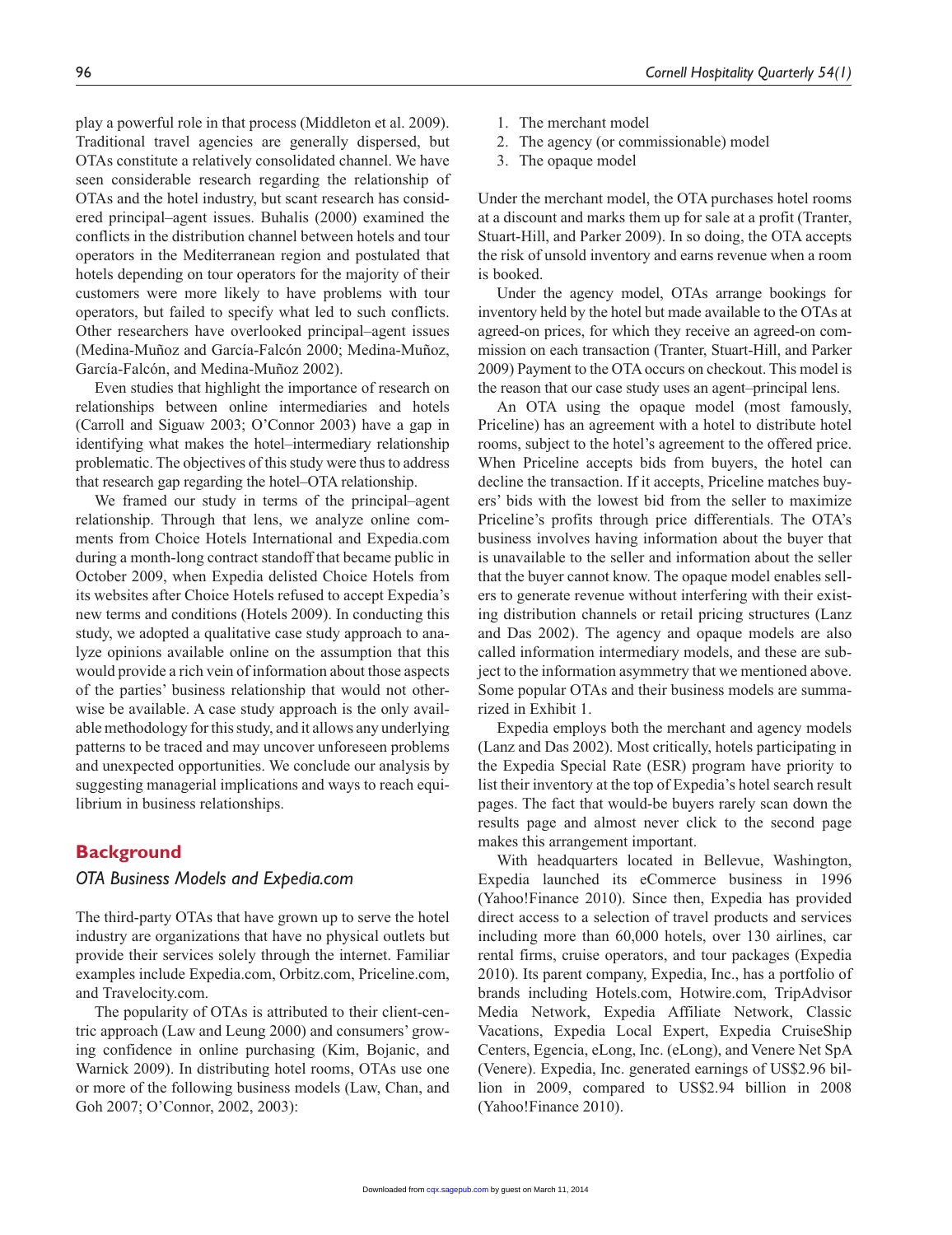| Popular Online Travel<br>Agents | <b>Affiliated Company</b> | <b>Business Model</b>     | Average Daily<br>Reach | Alexa Traffic<br>Rank | Major Traffic<br>Country |
|---------------------------------|---------------------------|---------------------------|------------------------|-----------------------|--------------------------|
|                                 |                           |                           |                        |                       |                          |
| Expedia.com                     | Expedia, Inc.             | Merchant & agency         | .2959                  | 380                   | <b>USA</b>               |
| Hotels.com                      | Expedia, Inc.             | Merchant & agency         | .1505                  | 871                   | <b>USA</b>               |
| Hotwire.com                     | Expedia, Inc.             | Opaque                    | .0825                  | 1.798                 | <b>USA</b>               |
| Booking.com                     | Priceline.com. Inc.       | Agency                    | .2989                  | 352                   | UK                       |
| Priceline.com                   | Priceline.com. Inc.       | Opaque                    | .1402                  | 783                   | <b>USA</b>               |
| Orbitz.com                      | Orbitz Worldwide, Inc.    | Merchant                  | .1244                  | 848                   | <b>USA</b>               |
| Cheaptickets.com                | Orbitz Worldwide, Inc.    | Merchant                  | .0320                  | 3.957                 | <b>USA</b>               |
| Ebookers.com                    | Orbitz Worldwide, Inc.    | Merchant                  | .0108                  | 15.622                | UK                       |
| Travelocity.com                 | Sabre Holdings            | Opaque, merchant & agency | .1152                  | 1.001                 | <b>USA</b>               |
| Lastminute.com                  | Sabre Holdings            | Merchant & agency         | .0610                  | 1.991                 | <b>UK</b>                |
| Zuji.com                        | Sabre Holdings            | Merchant & agency         | .0014                  | 155,982               | Hong Kong                |

#### Exhibit 1: **Popular OTAs and Their Business Models**

Note: Based on Alexa.com data as of March 18, 2011. Average daily reach refers to the percentage of global internet users who visited the site over the past three months. Alexa traffic rank is based on the average daily number of visitors to and page views on the site. Major traffic country indicates the country with the highest average daily number of visitors and page views on the site among other countries.

## *Choice Hotels International*

Choice Hotels is one of the world's largest U.S.-based franchisers of hotel properties, with more than 485,000 rooms across its 6,000-plus hotels (Choice Hotels 2010). With headquarters located in Silver Spring, Maryland, Choice Hotels created industry history by initiating the now common hotel industry practice of offering a portfolio of lodging brands in different product tiers (Livingston 1985). It neither owns nor operates any of the properties bearing its brand flags, which include Ascend, Comfort Inn, Comfort Suites, Quality, Sleep Inn, Clarion, Cambria Suites, MainStay Suites, Suburban, Econo Lodge, and Rodeway Inn. Exhibit 2 lists the star rating of each brand listed on Expedia. The revenue and profits of Expedia, Inc. exceed those of Choice Hotels (see Exhibit 3).

Choice Hotels supports two distinct networking functions that are available to its franchisees for room distribution. Its central website, www.choicehotels.com, enables customers to reserve rooms at any Choice franchise accommodation (Stallings 2005). Hotel brands' websites have come to be known generically as "Brand.com." The company's central reservation system automatically presents the most appropriate hotel or hotels based on a guest's location, price range, or chain scale request. Each individual hotel affiliated with Choice Hotels also takes bookings via its local reservation systems (e.g., www.clarionhotel.com, www.suburbanhotels.com), which are connected to the chainwide system to ensure accurate room availability.

# *The Feud between Expedia and Choice Hotels*

The feud between Expedia and Choice Hotels first drew public attention when Expedia dropped all Choice Hotels inventories from its websites on October 15, 2009, after contract negotiations broke down (Hotels 2009). While the details were not officially disclosed, information about the negotiations was available from numerous sources. An interview with Steve Joyce, CEO of Choice Hotels, revealed, "They [Expedia] were asking for outrageous things. . . . They demanded last room availability, meaning regardless of strength of market, if we don't expose the last room at that discounted price, we are not in good standing. . . . They said we can never offer a price anywhere we don't offer to them . . . they would become our revenue manager" (Hotels 2009). In response, Expedia stated, "At this time, Expedia Inc. is no longer offering Choice Hotels International properties on our sites. This is due to an inability to reach an agreement on the terms of a new contract with Choice, despite numerous extensions granted by Expedia. . . . While it is not our policy to discuss the terms of contract negotiations publicly, many of the issues under discussion were principles which both parties had been operating" (Hotels 2009). Expedia considered the negotiation breakdown to be "unfortunate [in] that Expedia and Choice were not able to come to an agreement on terms of working together going forward, especially considering the potential adverse effects that this may have on many of Choice's individual franchisees."

From these statements, we infer that pricing control was at the center of the feud. Expedia wanted room rate parity, under which Choice Hotels would be banned from offering greater discounts or asking for higher room rates than those available on Expedia. Expedia also demanded last room availability, which would have required Choice Hotels to make its last room available to Expedia's customers at the OTA's discounted price, regardless of the pricing recommendations of the h[otel's own re](http://cqx.sagepub.com/)venue management system.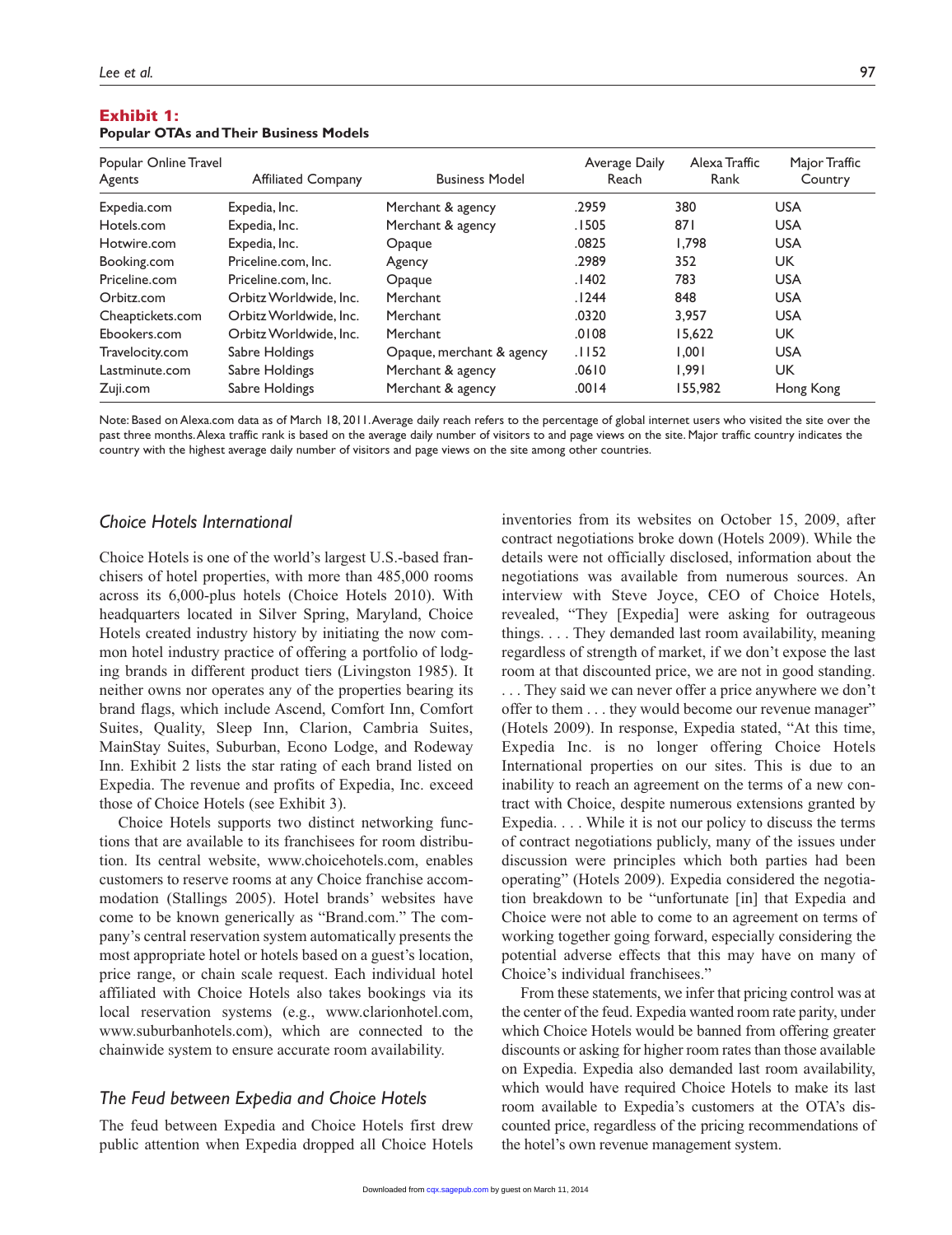| Exhibit 2: |
|------------|
|------------|

| Star rating of Choice Hotels International brands listed on Expedia.com |  |  |
|-------------------------------------------------------------------------|--|--|
|-------------------------------------------------------------------------|--|--|

| <b>Brand</b>                                                           | Star Rating | <b>Rating Guideline</b>                                                                                                                                                                                                                                                                                                                                                                                                                                                                                 |
|------------------------------------------------------------------------|-------------|---------------------------------------------------------------------------------------------------------------------------------------------------------------------------------------------------------------------------------------------------------------------------------------------------------------------------------------------------------------------------------------------------------------------------------------------------------------------------------------------------------|
| Econo Lodge; Rodeway Inn                                               | $1.5 - 2.5$ | These budget properties offer basic accommodation. Most offer 24-hour<br>reception, a daily housekeeping service, TVs, telephones, clothes racks or<br>small closets, and private bathrooms-possibly with showers only. If offered,<br>on-site dining is usually limited to a continental breakfast.                                                                                                                                                                                                    |
| Comfort Inn: Comfort<br>Suites; MainStay Suites;<br>Quality; Sleep Inn | $2.0 - 3.0$ | This classification contains limited-service properties (often all-suite economy<br>properties in North America) offering upgraded quality and expanded<br>comfort, without the amenities of full-service hotels such as a restaurant<br>or bell staff. An expanded continental breakfast including hot items is often<br>served in a breakfast room. In Asia, multiple on-site dining options may be<br>offered, and at times in the Americas and Europe basic full-service properties<br>will appear. |
| Clarion                                                                | $2.5 - 3.5$ | Properties in this classification place a greater emphasis on comfort and<br>service, with many offering an on-site restaurant and bar. Baggage assistance<br>is often available. Guestrooms typically feature more space, comfortable<br>seating, and better quality bedding. Bathrooms are often larger, with shower-<br>tub combinations and expanded counter space.                                                                                                                                 |

Note: The star ratings shown are based on ratings from Expedia and are for reference only. The ratings vary depending on the hotel's location, regardless of the brand. Expedia star ratings range between 1 and 5. The Cambria Suites, Suburban, and Ascend Collection brands are not listed on Expedia.

#### Exhibit 3:

**Revenue and Profits Comparison between Expedia, Inc. (EXPE) and Choice Hotels International (CHH)**

|      | Revenue     |            | Profit      |            |  |
|------|-------------|------------|-------------|------------|--|
| Year | <b>FXPE</b> | <b>CHH</b> | <b>FXPE</b> | <b>CHH</b> |  |
| 2009 | 2,955,426   | 564.178    | 299,526     | 98,250     |  |
| 2008 | 2,937,013   | 641.680    | (2,517,763) | 100,211    |  |
| 2007 | 2.665.332   | 615.494    | 295.864     | 111.301    |  |
| 2006 | 2.237.586   | 539.903    | 244.934     | 112.787    |  |
| 2005 | 2.119.455   | 472.098    | 228,730     | 87,565     |  |

Source: Yahoo!Finance (2010).

Note: Unit: thousands of U.S. dollars. Financial information for Expedia, Inc. is presented because revenue and profits for Expedia.com are unavailable.

The feud lasted for about a month and ended when Choice Hotels signed a new three-year contract with Expedia on November 12, 2009 (Sniegowski 2009). Details of contracts between hotels and OTAs normally remain undisclosed due to business policy and binding legal obligations. We nevertheless were able to analyze this feud using content analysis of web postings. The findings are presented in the following sections.

#### **Method**

We first conducted extensive online research during October 2009 to locate all the news items on the Choice– Expedia case, using keywords that included *Choice, hotels, Expedia, OTA, online, travel, agent, contract, feud, dispute*,

and *negotiation*. Our data analysis used only comments or user-generated contents (UGCs), not news articles. In this instance, we believed UGCs from industry-specific online travel magazines and blogs would carry more inside information related to the feud because their content generators and readers were likely to be the stakeholders of this feud. Moreover, the UGCs used in this study were initiated with comments on the news articles, and thus it is likely that using comments generated by readers inherently covers news articles.

We collected comments generated after the negotiations between Choice Hotels and Expedia broke down and before they reached a new agreement, essentially between October 21 and 29. By following keywords and assessing the relevance of each item, we identified seven data sources, comprising two blogs and five online magazines, where readers were able to leave comments after they read the article on the Choice–Expedia case. The five online magazines from which we collected comments were *Hotels, HotelNewsNow, Hotelworld Network*, PhoCusWright, and *Tnooz-Talking Travel Tech*, and the two blogs originated from *Hotels* (see Exhibit 4).

From these sources, our search identified 137 written comments, of which 129 were relevant to the case study. We were able to determine that 31 comments were written by hotel industry professionals, including hotel managers, hotel owners, and consultants, and the remainder were entirely anonymous, using screen names.

We conducted content analysis to classify and reduce the comments into themes and categories and then used ATLAS. ti 5 software to classify the data into themes (see Exhibit 5). ATLAS.ti 5 is a data organizer that helps count word frequency and network the data.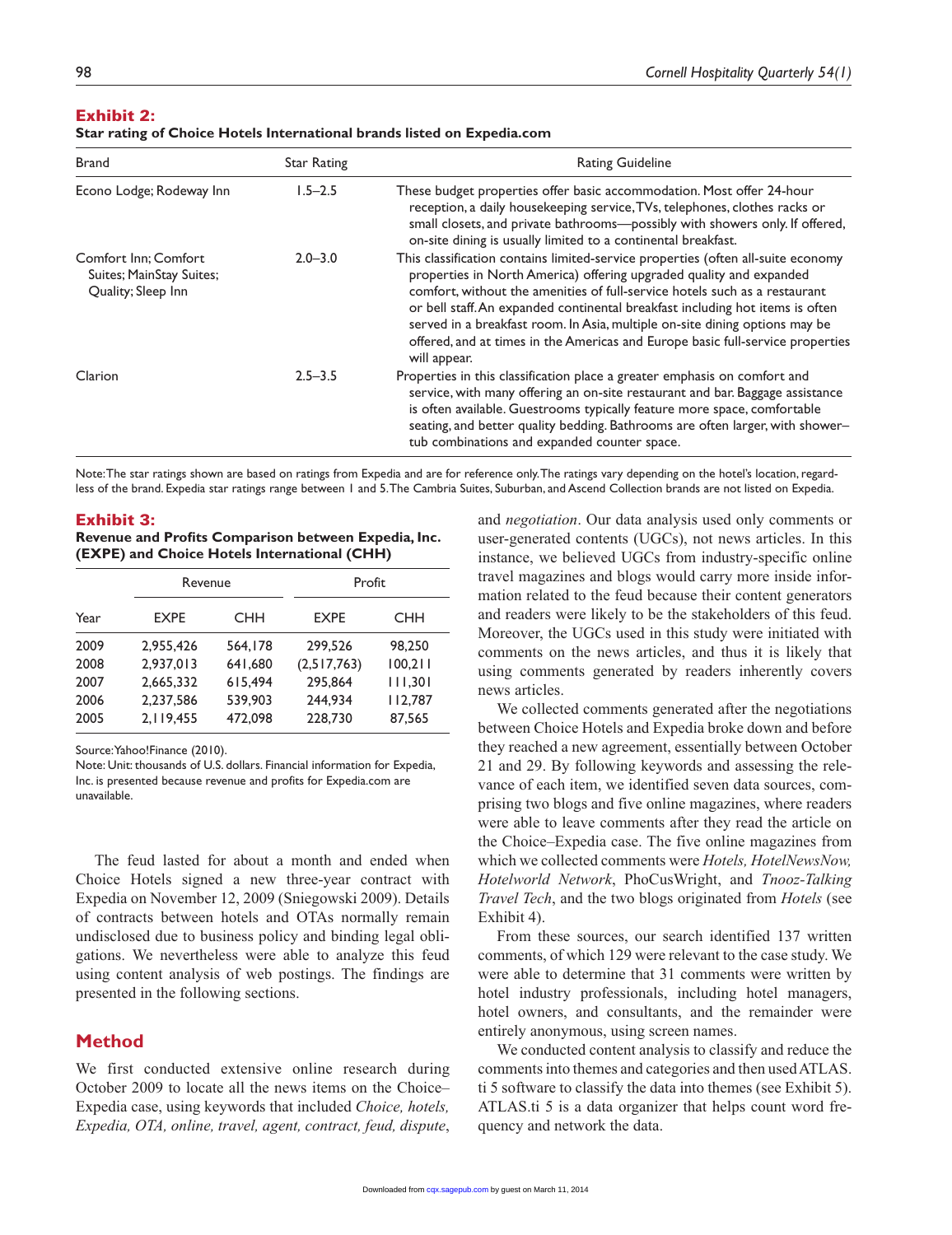#### Exhibit 4:

#### **Characteristics of Online Magazine Sites Utilized for Data Collection**

| <b>Online Magazine Site</b>                                | Alexa Traffic Rank | Traffic Rank in<br><b>United States</b> | Top 5 Impact Search Queries                                                                   |
|------------------------------------------------------------|--------------------|-----------------------------------------|-----------------------------------------------------------------------------------------------|
| Hotels magazine (hotelsmag.com)                            | 177.544            | 56,450                                  | Hotels; hotel magazine; hotel industry; hotels.com;<br>hotel magazine                         |
| HotelNewsNow (hotelnewsnow.com)                            | 106.065            | 31.954                                  | Hotel news; news now; travel research; smith travel<br>research; hotel industry news          |
| <b>Hotelworld Network</b><br>(hospitalityworldnetwork.com) | 409,884            | 160,379                                 | Not available                                                                                 |
| PhoCusWright (phocuswright.com)                            | 87,778             | 47.539                                  | Online travel market size; online travel market;<br>business travel; online travel; rue la la |
| Tnooz-Talking Travel Tech (tnooz.com)                      | 11.642             | 8.275                                   | Orbitz; kayak flights; preview web page's search<br>results; top travel websites; bing travel |

Source: www.alexa.com.

Note: The Alexa traffic rank reflects both the number of users who visit the site and the number of pages on the site viewed by those users over three months of aggregated historic traffic data from all users. Users refer to Alexa toolbar users.

#### Exhibit 5: **Most Frequently Used Keywords or Phrases in Comments Analyzed for Choice–Expedia Case**

| Keyword     | Frequency | Keyword   | Frequency | Keyword    | Frequency       |
|-------------|-----------|-----------|-----------|------------|-----------------|
| hotel       | 204       | booking   | 19        | companies  | 3               |
| feud        | 94        | economy   | 19        | decide     | 3               |
| stand       | 74        | owners    | 9         | pay        | 3               |
| losers      | 73        | site      | 9         | war        | 3               |
| winners     | 73        | control   | 18        | service    | 3               |
| deliver     | 61        | support   | 18        | show       | 3               |
| brand       | 47        | agreement | 17        | same       | 3               |
| rate        | 44        | margin    | 17        | commission | 12              |
| business    | 42        | own       | 17        | market     | 12              |
| owners      | 36        | price     | 17        | sales      | 12              |
| back        | 34        | last      | 16        | against    | $\mathbf{H}$    |
| revenue     | 31        | property  | 16        | airline    | $\mathbf{I}$    |
| work        | 30        | contract  | 15        | manager    | $\mathbf{H}$    |
| franchisees | 29        | marketing | 15        | problem    | П               |
| response    | 29        | money     | 15        | sell       | $\mathbf{H}$    |
| post        | 28        | negotiate | 15        | demand     | $\overline{10}$ |
| hoteliers   | 28        | offer     | 15        | franchisor | $\overline{0}$  |
| travel      | 27        | party     | 15        | option     | 0               |
| inventory   | 22        | hope      | 4         |            |                 |
| chains      | 21        | way       | 4         |            |                 |

ATLAS.ti 5's network function helps establish graphical relationships among words. By using the words "control," "hotel inventory," "against," and "travel" as network nodes, we could link them to each other based on our understanding of the comments in which these nodes appeared. For example, "travel" agents were the subject of "control," and "hotel inventory" was the object of "control." "Hotel" was the subject of being "against" "travel" agents. The network graphically represents the nature of the relationships between concepts.

Finally, we employed inductive data analysis to code the content of the data independently based on the networks established (e.g., "awareness," "opportunity," "suggestion," "business situation," "solution for hoteliers"). We then compared the coded lists to build a composite master list of main categories and themes, modifying the coding until we reached consensus. In subsequent discussions, we validated themes or main categories by comparing them with those given by other commentators and by comparing them through observation or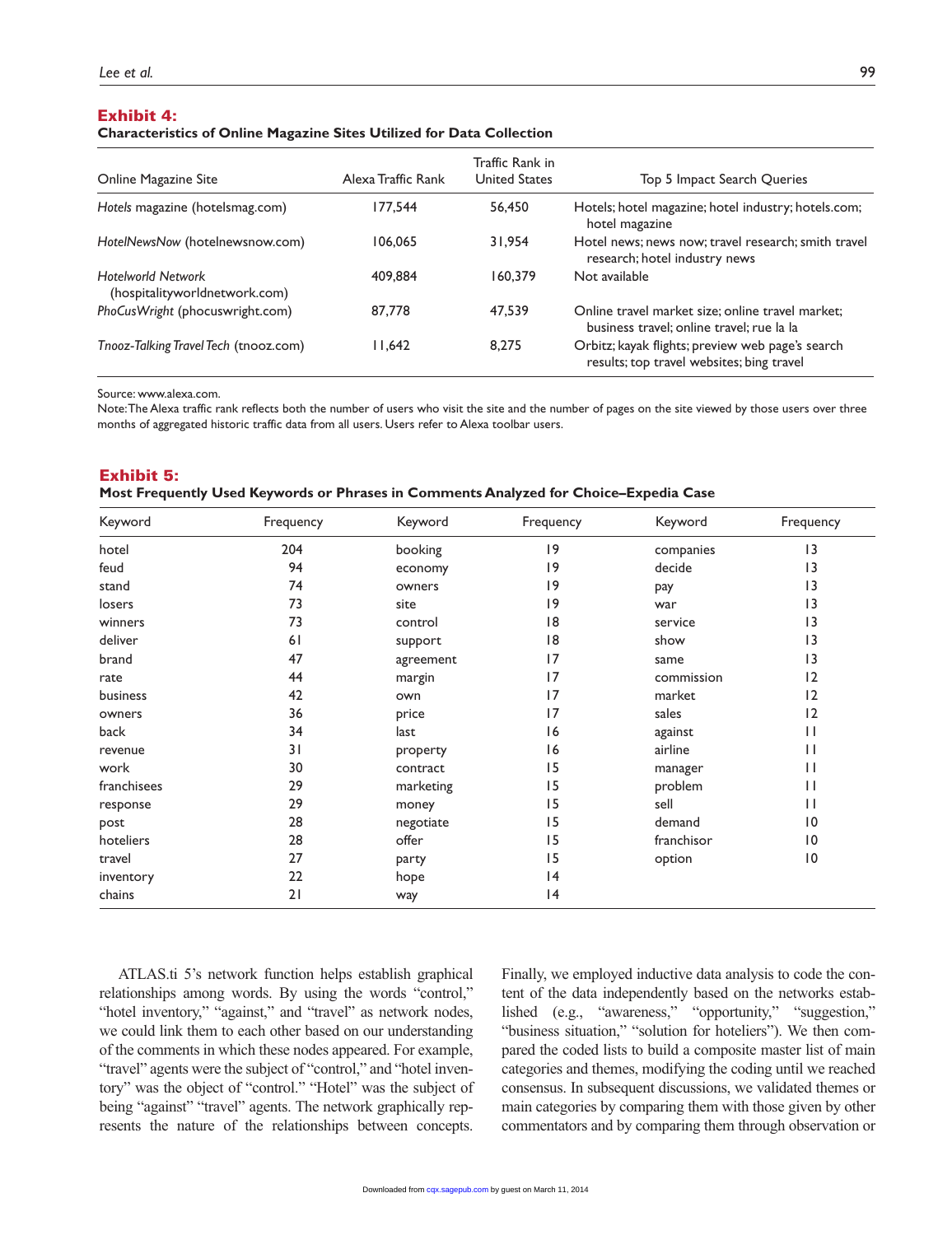#### Exhibit 6: **Summary of analysis**



analysis of secondary documents (Mehmetoglu and Altinay 2006). After revisiting the coded and categorized statements and identifying their interrelationships, a framework was

developed. We carefully interpreted and cross-validated the statements, while the areas of difference or disagreement were used as opportunities to clarify the coding list.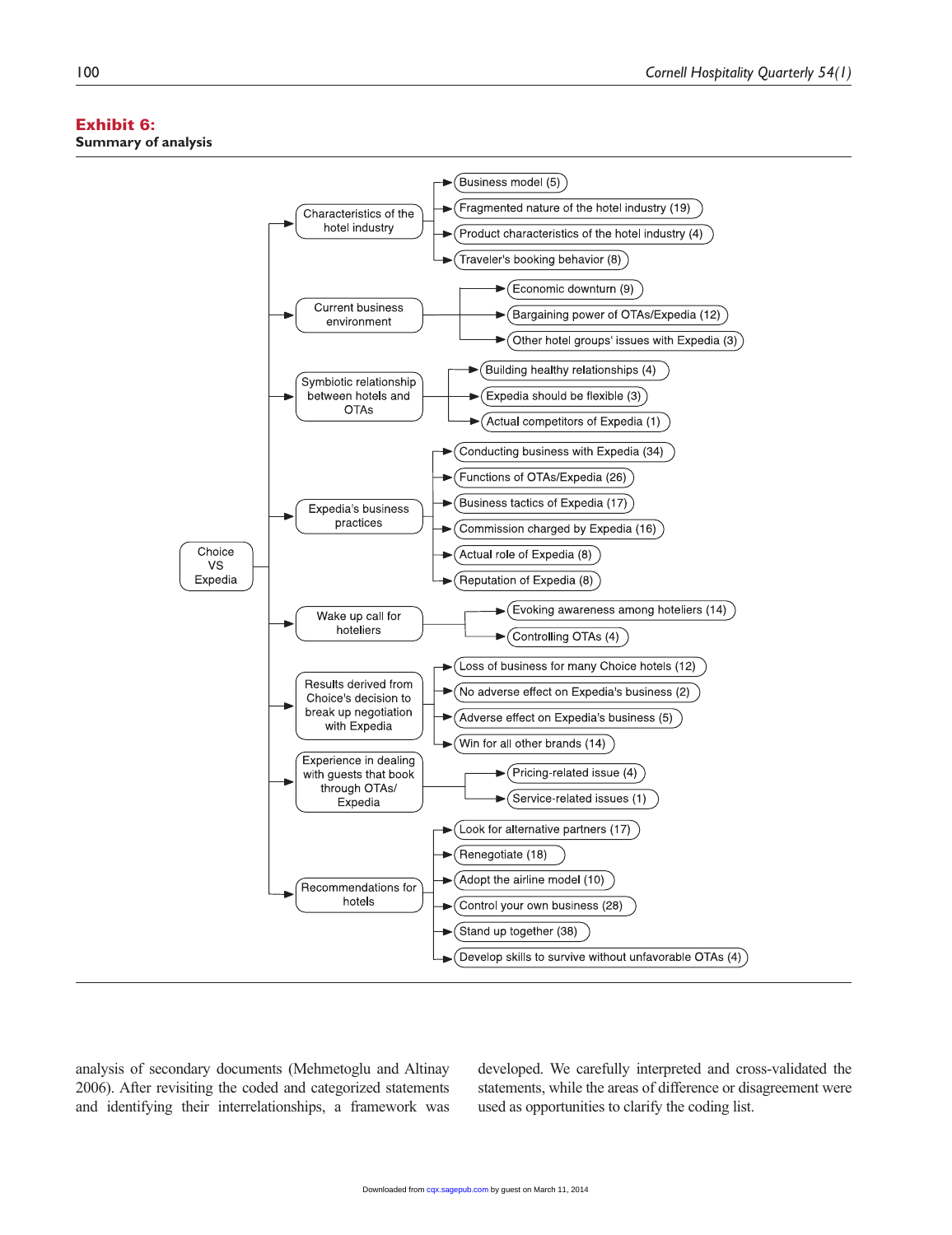## **Findings**

#### *Overall Findings*

The content analysis showed that eight comments supported Expedia, forty-nine supported Choice Hotels, forty-three opposed Expedia, and five opposed Choice Hotels, while twenty-four supported neither side. The eight themes and associated subcategories that emerged during the data analysis are listed in detail in Exhibit 6. The third level in Exhibit 6 presents issues related to the Expedia–Choice Hotels case. The numbers in parentheses refer to the number of times the phrases were used in the documents in the corresponding category. As we discuss next, the eight themes that emerge from the content analysis were characteristics of the hotel industry, the current business environment, the symbiotic relationship between hotels and OTAs, Expedia's business practices, a wake-up call for hoteliers, results derived from Choice's decision to break up negotiations with Expedia, experience in dealing with guests via OTAs (specifically, Expedia), and recommendations for hotels.

#### *Theme 1: Characteristics of the Hotel Industry*

Characteristics of the hotel industry were discussed under four subcategories: business model, fragmented nature of the hotel industry, product characteristics of the hotel industry, and travelers' booking behavior. Commentators mentioned that many hotels still operate their businesses in ignorance of or without fully utilizing the capabilities and potential of the internet. Wrote one, "Expedia epitomizes the worst in greedy business moguls but they built their business model while the big hotel magnates continued with their business as usual approach and ignored the internet" (from a Choice Hotels franchisee). The fragmented nature of the hotel industry, which involves the many ownership structures and numerous small operators, drew the most comments in this category. Fragmentation potentially prevents industry players from making a stand together. As one commentator stated, "The fragmented nature of the industry coupled with the fear of starvation will prevent any major peasant revolt" (from a commentator whose profession is unknown, which we call "unknown commentator"). Product characteristics of the hotel industry included the perishable nature of hotel rooms and the effects of location and brand on customer demand. An example of a comment relating to this characteristic is as follows: "An unoccupied room is an unoccupied room. Once the day has passed, you have lost the opportunity to make money on it" (unknown commentator). Travelers' booking behavior focused on consumers' search for the best rate and their practice of comparison shopping. As one commentator put it, "The major stand against the 800 pound gorilla is admirable, but the only thing that matters is what the consumer wants" (unknown commentator).

#### *Theme 2: Current Business Environment*

The current business environment included three subcategories related to the economic downturn, the bargaining power of OTAs and Expedia, and other hotel groups' issues with Expedia. The industry was suffering the effects of the great recession, so it's not surprising that one commentator indicated the following: "The industry is trying to pull through it. Franchisors and franchisees, as well as management companies and owners are trying to reach compromises to get through a tough recession" (unknown commentator). The OTAs' bargaining power drew the most comments in this theme, and posters reflected on the shift of bargaining power from hotels to OTAs and Expedia. As one commentator explained, "The industry just discounted away and was open to any distribution method and was willing to sell rooms at any cost. We got Expedia" (from a hotel owner). Other hotel groups' issues included comments on the relationships of Best Western and Marriott with OTAs and Expedia. The following quote illustrates this point: "I'm curious as to how Marriott's 'best rate guaranteed' by booking on their site has worked out and how does that affect their relationship with the OTA?" (unknown commentator).

# *Theme 3: Symbiotic Relationship between Hotels and OTAs*

A few posters noted the symbiotic relationship between hotels and OTAs, including comments on close- and longterm interactions between hotels and OTAs. Building healthy relationships had the highest number of comments here (with four), followed by the idea that Expedia should be flexible. The following comment illustrates this perspective well: "We do certainly consider the OTAs our friends. I am not sure if the OTAs do the same. The relationship should be symbiotic and not parasitic" (from a hotelier).

#### *Theme 4: Expedia's Business Practices*

The six subcategories in Expedia's business practices theme drew the most comments overall. Conducting business with Expedia had the highest number of comments (thirty-four), followed by functions of OTAs and Expedia, Expedia's business tactics and commissions, its actual role, and its reputation. Conducting business with Expedia included comments on how Expedia manages the hotels in its database in terms of pricing, customer comments, and frequency of updates on hotel policies and room descriptions. A commentator indicated the following: "We learned long ago if we wish to remain in the top of the sort order, we had to always have inventory and had to participate in promotions" (from a Choice Hotels franchisee). Comments on the OTAs' functions noted their role as a venue for hotels to advertise their names, fill unoccupied rooms, and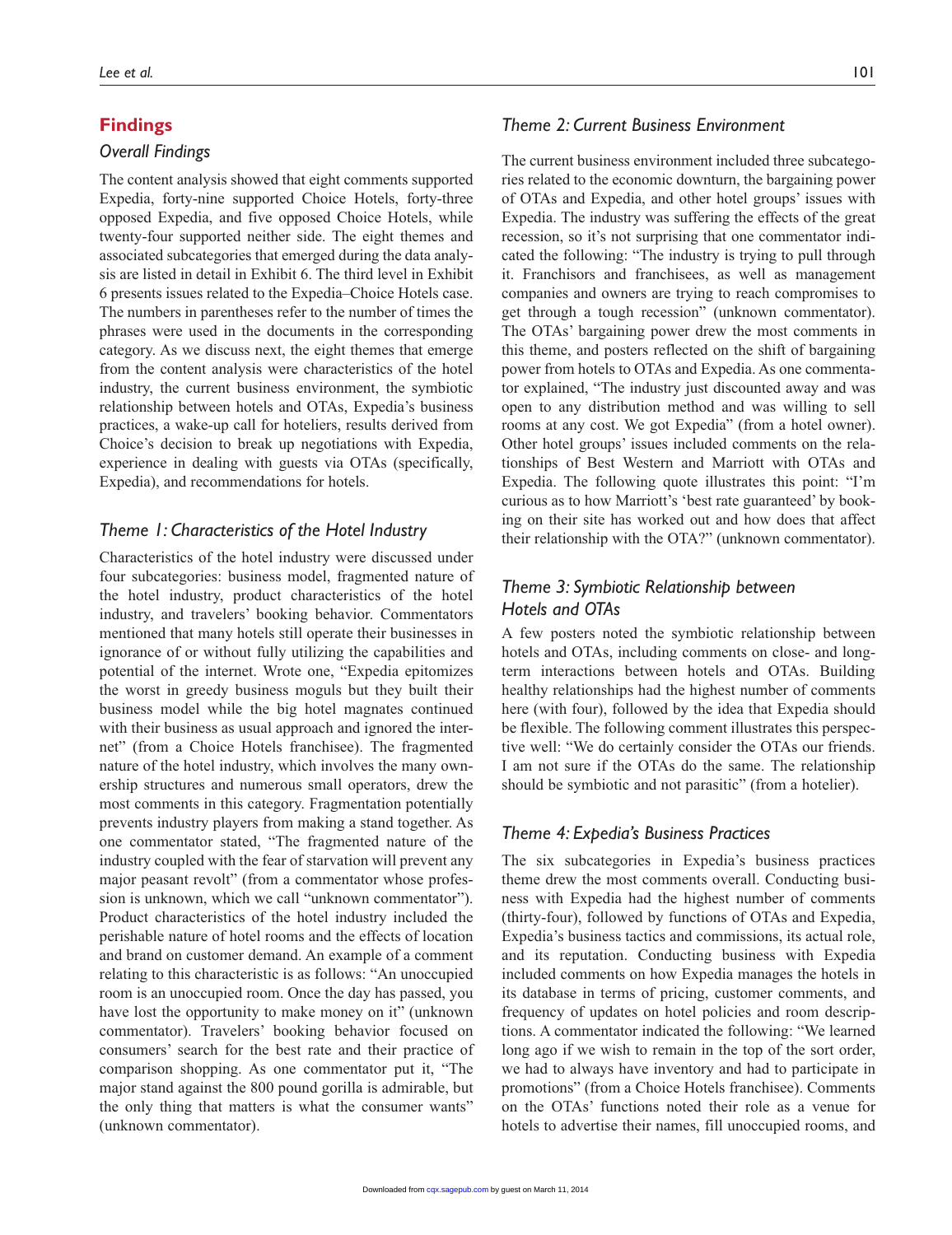reach a wider customer base, as expressed in the following comment: "OTAs cannot sell rooms without hotels, and hotels look to OTAs as one of many market channels to sell unsold rooms" (unknown commentator). Business tactics of Expedia referred to Expedia's efforts to sell placements on its website and to negotiate individually with hotels and brands. In relation to selling placements on Expedia's website, a commentator stated, "Expedia is taking money from your competitors and placing them in front of you" (unknown commentator). Regarding negotiating individually with hotels and brands, a commentator indicated that "Expedia effectively practices [the] divide and rule principle both for competitive hotels as well as for chains and their franchisees" (unknown commentator). Hotels pay Expedia commissions of 20 percent to 30 percent, regarding which one commentator stated, "They are dictating the deals 'you have to be at this percent off to participate'; 'this must be an exclusive offer or we will charge you an extra 2-5 percent margin'; 'we need you to be priced at X rate or lower.' They have become the elephant in the room and starting to set the price" (unknown commentator). The actual role of Expedia includes comments that reflect the status of Expedia and other OTAs as third-party websites rather than travel agents or wholesalers. As one commentator put it, "They are not travel agents, they are simply marketing-technology companies that are using our money to advertise themselves to our customers" (from a hotel franchisee). Reputation of Expedia referred to how Expedia is perceived in relation to other OTAs and its business practices, which gives the impression it does not act as a partner to the industry.

# *Theme 5: Wake-Up Call for Hoteliers*

Comments from those who thought the feud was a wake-up call for hoteliers comprised two subcategories: evoking awareness among hoteliers and controlling OTAs. Comments related to evoking awareness among hoteliers focused on the influences of the Expedia–Choice Hotels feud in increasing the awareness among hotel industry professionals. As one commentator stated, "It is about time someone said enough is enough" (from a hotelier). Controlling OTAs referred to hotels' efforts to control their relationships with OTAs. As an example, one commentator indicated that hotels should "control them now, or let them control you tomorrow" (unknown commentator).

# *Theme 6: Results Derived from Choice's Decision to Break Off Negotiations with Expedia*

Choice's decision to break off negotiations with Expedia brought comments in four subcategories: loss of business for many Choice Hotels, an adverse effect on Expedia's business, no effect on Expedia's business, and a win for all other brands, which drew the most comments in this theme. Several commenters thought Choice franchisees would lose business during the feud. The following quote illustrates this point: "It hurts Choice hotel owners most at a time when they need the revenue most" (from a hotelier). Comments seeing no adverse effect on Expedia's business included the following: "Given the star level and ADR of Choice hotels, one can be sure that Choice makes up an even lower percentage of Expedia's gross hotel revenues" (unknown commentator). On the other hand, those who foresaw an adverse effect on Expedia's business invoked the possibility of other hotel brands following Choice's lead. The following quote illustrates this point: "Expedia will start losing revenue if a couple other hotel chains do the same as Choice Hotels International" (unknown commentator). The idea that the feud was a win for all other brands referred to the advantage other hotel brands gained over Choice Hotels due to their being absent from Expedia's websites during the course of the conflict. As a commentator stated, "The current situation is a dream for other franchises, they will bask in the increased sales as a result of the squabble" (unknown commentator).

# *Theme 7: Experience in Dealing with Guests Who Book through OTAs and Expedia*

This theme involves hotels' efforts to encourage guests to book directly through "Brand.com" than through the OTAs and Expedia, based on two subcategories: pricing-related issues and service-related issues. Hotels' pricing-related tactics to convince customers to book directly are reflected in the following comment: "We aggressively ask Expedia guests to call us directly for better rates on their next stay" (from a hotelier). Other comments in this subcategory read, "Guests read the reviews, and often call us directly, at which point we can offer a senior, corporate, or AAA discount" (from a hotelier); "Guest gets 10 percent off, we make 10 percent more. Everyone [is] happy" (from a hotelier); and "I always rate match with Expedia if someone calls in" (from a hotelier). Hotels also can invisibly give Expedia guests poorer service. A commentator indicated the following: "Their customers are using them since they get the lowest rate. So, then the guest comes through and gets the worst room because they paid through OTAs. That is what happens" (from a hotelier).

#### *Theme 8: Recommendations for Hotels*

Commenters offered the following six recommendations for hotels: (1) look for alternative partners, (2) renegotiate, (3) adopt the airline model, (4) control your own business, (5) stand up together, and (6) develop skills to survive without unfavorable OTA contracts. The alternative partnership business model suggested by commentators included using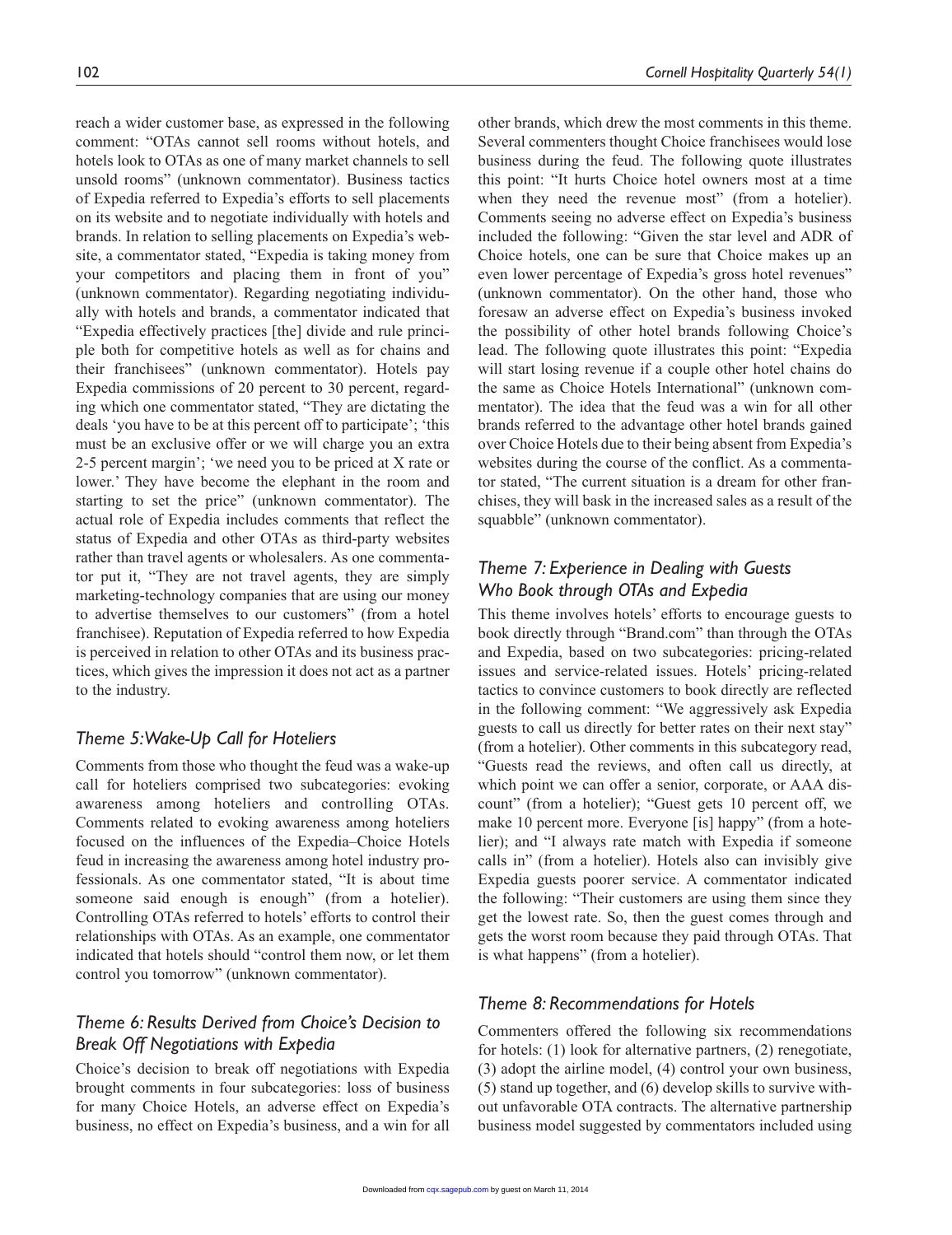search engines (Google, Bing, Yahoo), major travel agencies (American Express, AAA, Carlson), other OTAs (Travelocity, Orbitz, Priceline), travel wholesalers (GTA), comparison engines (Travel Zoo, Booking Buddy, Hotel Cycle), and metasearch engines (Kayak.com, Hotelbeds). Another recommendation was to wait for a better economic situation to renegotiate with Expedia. One commentator stated, "The appropriate thing would be for Choice and Expedia to agree an amicable short-term agreement while they sort out their differences" (unknown commentator). Commentators suggested that hotels adopt the airline model and control their business related to taking control of their rates, inventory, and yield. A commentator stated, "This is a fight for control of your own inventory. . . . It isn't a passive match we are watching between two opposing teams" (unknown commentator). The most popular recommendation, with thirty-eight comments, was that hotels should stand up together to fight for a common cause, as illustrated in the following quote: "I applaud Choice and other hoteliers to standing up to the 'bully' and deciding against 'bad business' practices" (unknown commentator). The sixth and final recommendation was related to utilizing and investing in technology that helps hotels become less reliant on OTAs. As an example, one commentator stated, "If [hotels] want to survive, they need to know how to invest in Travel Tech and e-marketing and how to optimize their direct channel" (unknown commentator).

#### **Discussion**

Returning to the question of whether this feud indicates agency issues, we analyzed the comments for two types of agency problems both related to information asymmetry: hidden information and hidden action (Mahoney 2005; Combs 2008). Hidden information problems occur when the agent uses information that renders the principal unable to check whether the agent made a right decision on behalf of the principal (Mahoney 2005; Combs 2008). Hidden action is related to the failure to make a good effort on behalf of the principal and instead taking actions that are self-serving (Holmstrom 1979; Arrow 1985).

Theme 4 (Expedia's business practices) portrayed selfinterested behavior, as illustrated in these comments: "Expedia is taking money from your competitors and placing them in front of you," while "OTAs cannot sell rooms without hotels." Indeed, it was apparent from public statements that the feud originated from Expedia's discrete control over the online sort order of hotel inventories. Statements such as "they [Expedia] have become the elephant in the room and starting to set the price" (unknown commentator) and "if we wish to remain in the top of the sort order, we had to always have inventory and had to participate in promotions" (from a Choice Hotels franchisee) exemplify the core of the conflict.

We must note that Expedia is clear that the sort order is determined by such factors as long-term rate competitiveness, participation in Expedia packages, peak season inventory levels, and distance from a user's desired location, as well as negative user reviews. That said, participating hotels cannot have full access to the information that drives the sorting process, which is not fully transparent (Turner 2010). As we said above, obtaining a high placement on any intermediary's search results page is essential (Pereira 2001; Turner 2010). The online consumers' behavior is a source of empowerment for Expedia.

Some comments seem to argue that Expedia's actual role is not that of a traditional agent at all, as in the franchisee's observation: "They [Expedia] are not travel agents, they are simply marketing-technology companies that are using our [hotels'] money to advertise themselves to our customers." As such, while Expedia needs to rely on hotels for its inventory, it does not seem to work in the best interests of hotels, but appears to work for itself. This is the point where a principal–agent relationship collapses and a new term is needed to reflect the nature of the OTA. While their core function of selling rooms on behalf of hotels reflects an agency relationship, their many other activities go far beyond that designation.

Looking again at the agency issue, two themes that emerged from the content analysis, theme 1 ("characteristics of the hotel industry") and theme 2 ("current business environment"), explained why agency problems occurred, or why the OTAs are not agents in the traditional sense. In short, Choice Hotels had considerably less bargaining power than Expedia, a point that came out in several comments. Choice Hotels did not take preemptive action in the face of the existing business environment, its distribution channel selection was not methodical, and like the rest of the industry it was struggling with the economic downturn. Choice is not alone in needing to update its legacy systems, as noted by this observer: "This industry missed the opportunity years ago" (unknown commentator). And this one also saw the need for change: "This move on Choice's part is about a few people at Choice being unable to play well with others, in my opinion, and it should have never gotten this far" (from a Choice Hotels franchisee).

Another source of Expedia's superior bargaining power, as noted in comments in themes 1 and 2, was that Choice Hotels had a high dependency on (or high stakes in) distribution channels provided by Expedia and other OTAs. Particularly during the Expedia–Choice Hotels conflict, the economic downturn escalated the dependency of hotels on strong distribution channels and gave greater bargaining power to OTAs, simply because the supply available from hotels outweighed the demand from customers in any distribution channel. Under these circumstances, Choice Hotels' withdrawal from Expedia represented no threat to Expedia's business model since it had adequate supply from other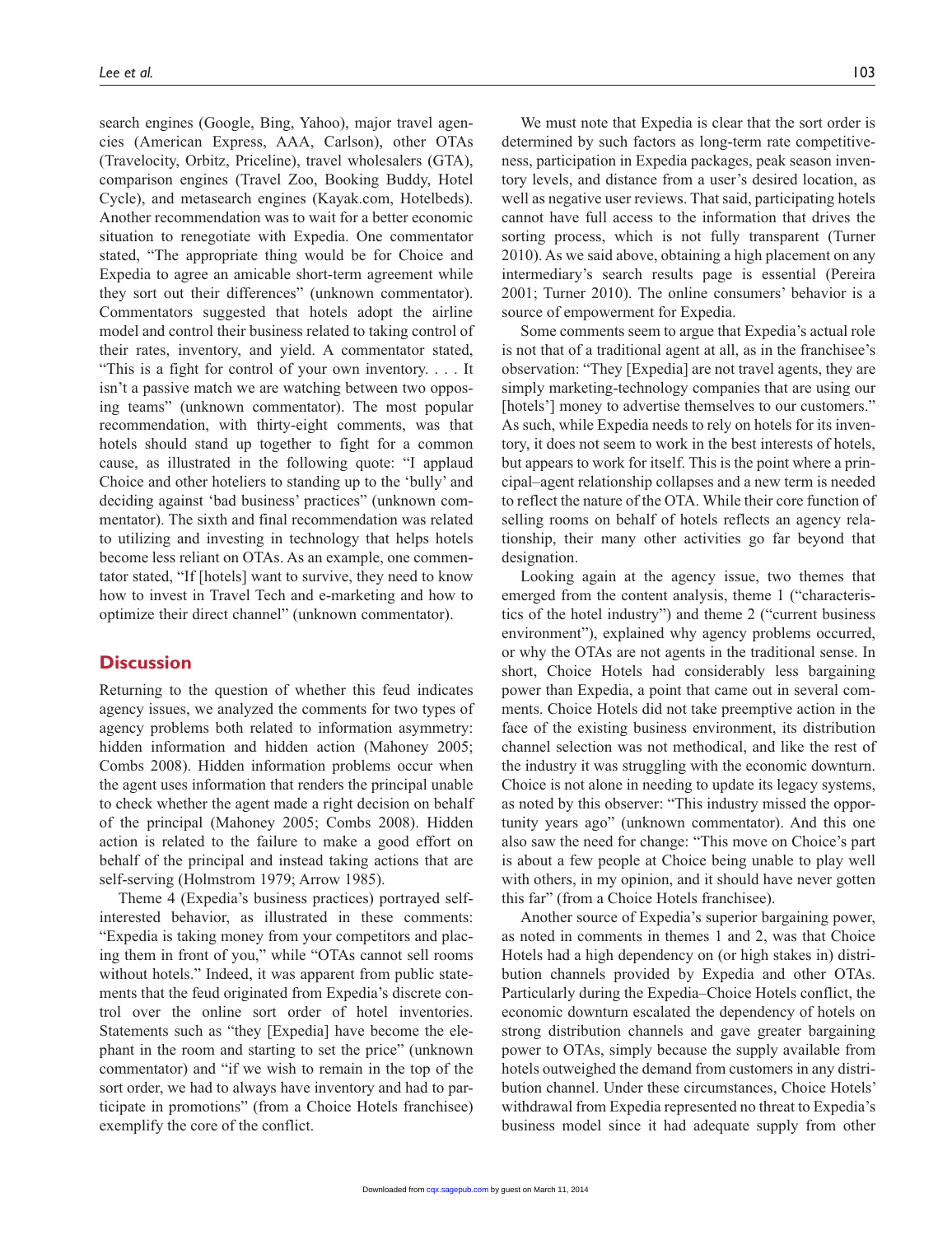sources. On the contrary, the perishable nature of hotel products and the fragmented nature of the hotel industry favored Expedia in this bargaining situation.

Several comments questioned the existence of reciprocity between Choice Hotels and Expedia (theme 3, symbiotic relationship, and theme 5, wake-up call). A recent study on the travel agency–supplier relationship empirically identified the positive influence of perceived reciprocity on a travel agent's commitment to its supplier (Andreu et al. 2010). Without that balanced exchange of value, the agency relationship can go awry. Supporting this perception, the findings revealed that OTAs are less eager to establish long-term relationships than hotels are. The failure of reciprocity shows in the following comments: "We [hotels] do certainly consider the OTAs our friends. I am not sure if the OTAs do the same" (from a hotelier); "Expedia should be competing with other OTAs, not demanding that hoteliers give them the competitive edge of their competitors" (unknown commentator); and "It is about time someone said enough is enough" (from a hotelier).

Themes 5 (wake-up call), 7 (guest relationships), and 8 (recommendations) illustrate what the hotel industry has learned from the emergence of OTAs and project a suggestion for hotels to rebalance their bargaining power with OTAs. The hotel industry has become aware of the importance of communicating directly with customers with regard to both pricing-related issues (e.g., the willingness of hotels to match the prices available from different OTAs) and service-related issues (e.g., hotels gain a better understanding of their customers when they use a direct channel without intermediaries). Although the idea of collective action of hotels "against" OTAs' business strategy (e.g., not providing hotel inventories to OTAs) seems appealing, such collective actions would be difficult to achieve primarily because hotels rely so heavily on third-party distributors. Thus, hotels that decided not to join a collective action could take advantage of their counterparts' absence from OTAs' websites.

# **Conclusions and Managerial Implications**

Our goal with this study was to analyze the status of the agency relationship between the hotel industry and OTAs, as indicated by online comments on the October 2009 Expedia–Choice Hotels feud. Our content analysis of these comments identified eight themes in three overall categories: the background to the feud (i.e., characteristics of the hotel industry, current business environment, Expedia's business practices), the perspectives of hospitality industry professionals on the feud (i.e., wake-up call for hoteliers, Choice Hotels' decision), and expectations concerning the nature of the relationship between hotels and OTAs (i.e., a symbiotic relationship between hotels and OTAs, experience of dealing with guests who book through OTAs and Expedia, and recommendations for hotels).

This finding raised the question of the extent to which the Choice Hotels experience reflects that of the industry as a whole. Other studies indicate that this may not be the case. Marriott International's brands, for instance, seem to face less acute agency problems due to their maintenance of control over hotel inventory supplied to OTAs. Coleman (2010, 52) described Marriott's exceptional practice as follows: "They [Marriott] appointed some agents who actually sold Marriott and paid them 10 percent while keeping all the other agents at a lower commission. Unfortunately, the hotel industry did not follow."

A strong theme within our findings is that the commentators desire a more balanced relationship between hotels and OTAs. This appeared to be the source of the recommendation that hotels should enhance their bargaining power by looking for alternative partners, standing united, and developing skills to remain competitive without unfavorable OTA contracts.

The fact that Choice Hotels held out for just a month before signing a new contract with Expedia (presumably on Expedia's terms) indicates the uneven bargaining power between the two, particularly during the depths of the great recession. The managerial implications we present in the following paragraphs take a longer view and suggest ways that the hotel industry can reduce overdependency on OTAs while still maintaining a relationship with this important distribution channel.

Although hotels cannot operate in restraint of trade, they can share information about their inventory and OTA business strategies. We know that this recommendation runs counter to the industry's strongly competitive stance, but sharing information will make OTAs' mysterious data process more transparent. We see information transparency as benefiting the entire industry, as demonstrated, for instance, by the aggregated rate and sales information compiled for hotel markets by STR. We are not suggesting that hotels share sensitive financial data, but they can swap data on online channels that offer similar types of services. If a specific hotel receives unfavorable or unfair "treatment" from an OTA, the manager can, and should, let others know. For instance, hoteliers in the same city or region can be connected through professional networks such as Linkedin. com and form a revenue management professionals group to discuss issues that are not adequately addressed by OTAs or to share information about OTAs' practices. Alternatively, independent hotels might form additional consortia or referral associations to foster economies of scale (as occurs with the Leading Hotels of the World and Best Western). Through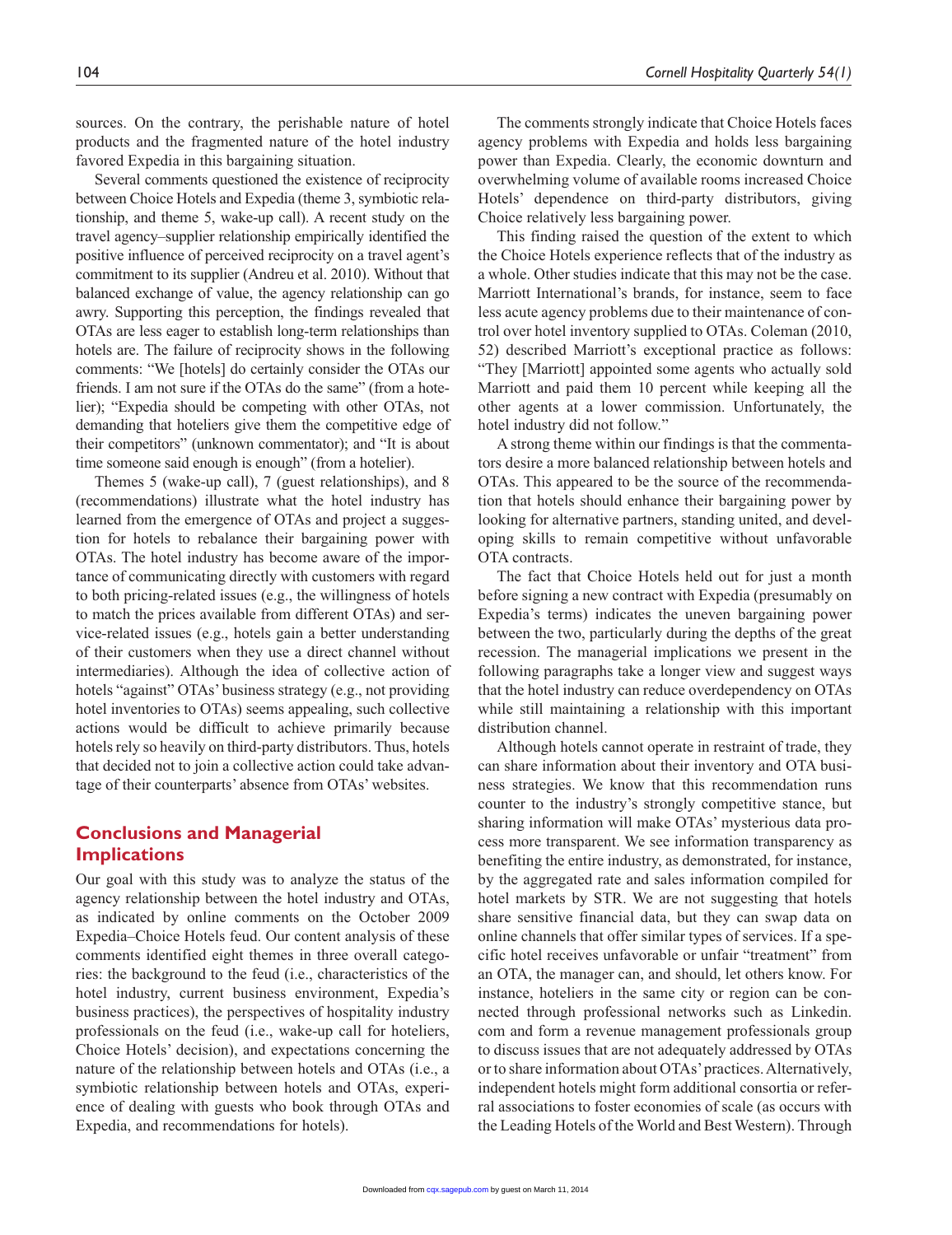such a consortium, they might establish an inventory warehouse for affiliated hotels to release and share their inventory information. In doing so, affiliated hotels can maintain control over their inventory by renting out access to OTAs. Sharing information about how affiliated hotels strike deals with OTAs would also help establish collective bargaining power.

Second, the hotel industry might consider adopting the airline model of direct connections with tailored services. Formerly, most airlines listed their inventory on GDSs, and OTAs were paid by GDSs to sell seats. American Airlines, for one, then bypassed the cost of the GDS by redirecting inventory directly to the OTAs and pulling its inventory from SABRE (Quinby 2011). The apparent idea was to balance the power of the GDSs and OTAs as well as encourage bookings on the airlines' own systems. To improve bookings on their own systems, airlines are attempting to offer tailored products on their own systems for baggage, upgrades, and other ancillary services that are not available from OTA websites. Although the hotel industry is by no means as consolidated as the airline industry, hotels can follow the approach of offering differentiated services for customers who book through hotel websites as compared to those coming through OTAs' websites. Regardless of whether this approach is the best, the idea is for principals to develop the rules of the game or reward performance (Jensen 1983; Gomez-Mejia and Balkin 1992). Some hotels already are offering packages to disguise their price and encourage bookings on their own sites.

Regardless of their agency-related strategy, hotels need to advance their technology use and continue to improve their websites. Toh, Raven, and DeKay (2011) suggest several approaches to website improvement, including optimizing the website, creating offers based on customer data mining, and enriching the hotel's website with information not available through other channels. Optimizing the website for search engines is also recommended by Paraskevas et al. (2011). Most critically, the hotel's booking engine should be available as a mask on every page of the hotel's website or on Brand.com. In addition to establishing easy-to-use and effective web design, hoteliers should include other services (such as newspaper delivery, airport pickup, breakfast, use of the business lounge, spa or restaurant deals or coupons) as options for customers to choose when they book. Providing reasonable guarantee and cancellation policies on a website where a customer can get flexible terms with privilege points or airline points can influence the customer's decision to use the hotel website instead of OTA websites.

Fourth, hotels should make more effective use of their revenue management (RM) systems to allow effective inventory and pricing management. While hotels have access to many RM software programs, the key is to have management expertise to make the best use of the system's recommendations. For effective RM, strategic pricing and

inventory levels should be continuously communicated to third-party distribution channels. As distribution management is part of RM today, hotels should carefully examine OTAs and other online channels available to them (such as search engines and hotel comparison websites) to identify the channels that yield the most room sales at the best rates.

Fifth, hotels need not only to select their distribution channels carefully but also to extend their networks to encompass more OTA partners, thereby avoiding overreliance on one or just a few OTAs. For instance, regional OTAs including Lastminute.com and Zuji.com can help hotels attract customers because they enable hotels to develop and provide products based on a better understating of demand from customers in the region. Via the consortium previously suggested, hotels can organize an OTA that specifically serves the associated hotels.

A sixth recommendation is that acting in the best interests of others will encourage a positive form of reciprocation (Brownell 2000). To achieve such a positive form of reciprocation, both parties must establish trust, which precedes reciprocity (Andreu et al. 2010). Trust reflects a reliance on a partner and can be strengthened via structural bonds (Gounaris 2005). As information technology (IT) implementation requires investment in technology and the integration of e-business processes, it is more likely to create structural bonds between two parties. Hotels and OTAs can therefore establish greater trust by intensifying their adoption of e-communications within their IT functions (Andreu et al. 2010).

# **Limitations and Recommendations for Future Research**

The chief limitation of this study is its focus on the analysis of a single case involving one hotel franchise system and one OTA at a particular time. The situation may well have changed substantially in the intervening time. While the case study provided useful insights into the nature of the hotel–OTA relationship, findings would have been more generalizable if more similar or related cases could have been analyzed (e.g., the Expedia–InterContinental Hotels riff in 2004 and the American Airlines–Orbitz–Expedia feud in 2010). Furthermore, although qualitative analysis (in this case, a content analysis) was a suitable vehicle for meeting our study objectives, quantitative analysis can supplement our findings.

A further limitation is that the data collected from online sources might have been biased and reflected one party's perspective more than that of the other party. In most cases, it was not possible to identify whether commentators represented the hotels or OTAs due to their anonymity and the lack of information available about the authors. Given that we found more comments favorable to the hotel chain than to the OTA, it is likely that most of the comments were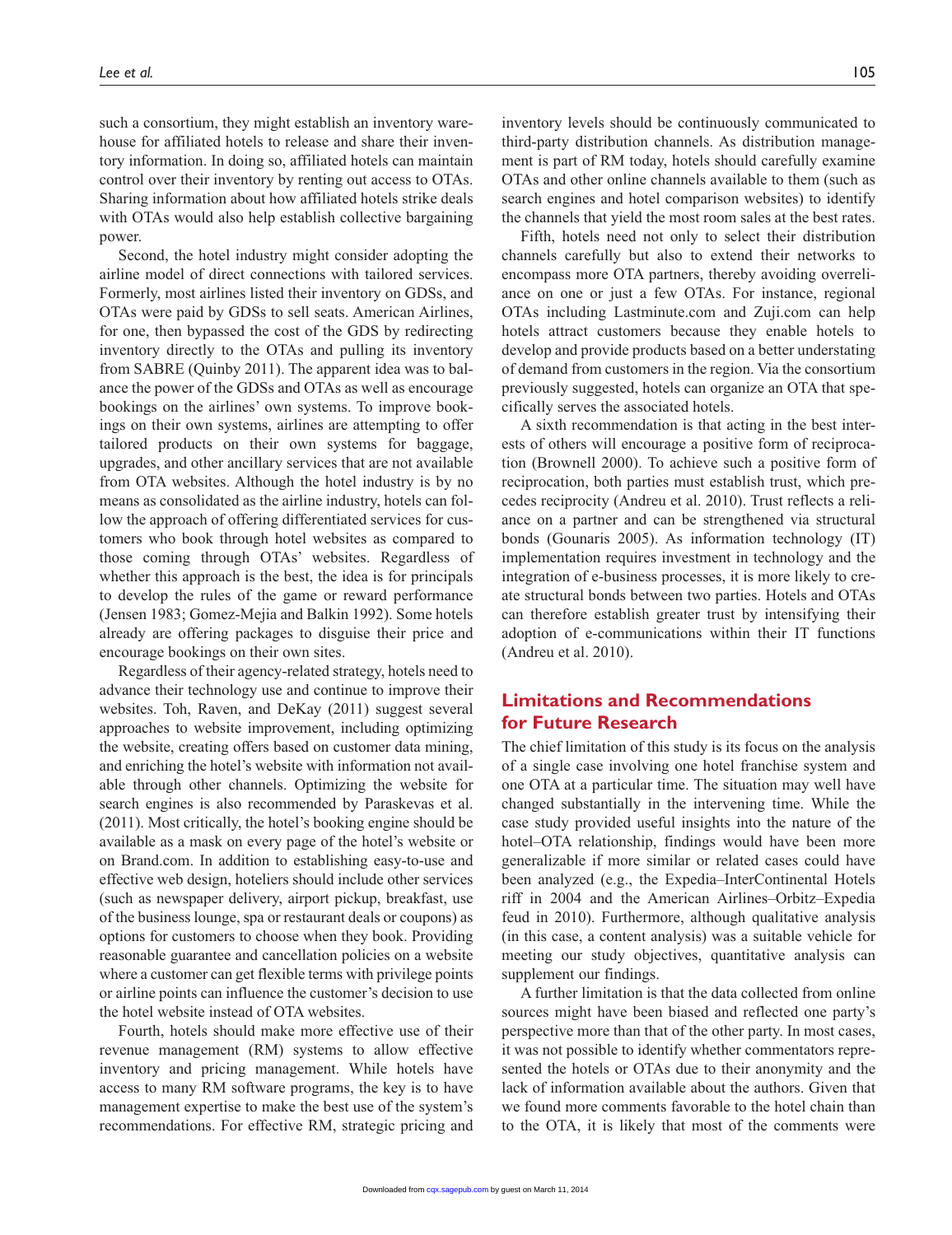made by people associated with the hotel industry. Another factor supporting this conclusion is that more employees are affiliated with hotels, and those with less bargaining power tend to make complaints (Lersch 1998). Although we tried to balance the analysis by utilizing as diverse a range of online sources as possible, the existence of bias in UGCs examined cannot be discounted.

Future research could employ in-depth interviews or surveys to examine how the hotel industry and OTAs regard each other as business partners—an analysis that might resolve questions about agency. This approach would provide more insightful information about current issues between the two parties. Future research might also investigate hotel RM practices and customers' perceptions of such practices. Because price is the most important factor customers take into account in purchasing travel packages both online and offline (Chiam, Soutar, and Yeo 2009), one issue of interest is whether they tolerate rate restrictions implemented by hotels that adopt RM practices.

#### **Acknowledgments**

The authors would like to thank the anonymous reviewers and the editor of *Cornell Hospitality Quarterly* for offering constructive comments on how to improve an earlier version of this article.

#### **Declaration of Conflicting Interests**

The author(s) declared no potential conflicts of interest with respect to the research, authorship, and/or publication of this article.

#### **Funding**

The author(s) disclosed receipt of the following financial support for the research, authorship, and/or publication of this article: This research was partially supported by an internal grant funded by the Hong Kong Polytechnic University.

#### **References**

- Anderson, Erin. 1985. "The Salesperson as Outside Agent or Employee: A Transaction Cost Analysis." *Marketing Science* 4 (3): 234-54.
- Andreu, Luisa, Joaquin Aldás, J. Enrique Bigné, and Anna S. Mattila. 2010. "An Analysis of E-business Adoption and Its Impact on Relational Quality in Travel Agency-Supplier Relationships." *Tourism Management* 30 (5): 777-87.
- Arrow, Kenneth J. 1985. "The Economics of Agency." In *Principals and Agents: The Structure of Business*, edited by. J. W. Pratt and R. J. Zeckhauser, 37-51. Boston: Harvard Business School Press.
- Brownell, Judi. 2010. "Leadership in the Service of Hospitality." *Cornell Hospitality Quarterly* 51 (3): 363-78.
- Buhalis, Dimitrios. 2000. "Relationships in the Distribution Channel of Tourism." *International Journal of Hospitality & Tourism Administration* 1 (1): 113-39.
- Carroll, Bill, and Judy Siguaw. 2003. "The Evolution of Electronic Distribution: Effects on Hotels and Intermediaries."

*Cornell Hotel and Restaurant Administration Quarterly* 44 (4): 38-50.

- Chiam, Michael, Geoffrey Soutar, and Alvin Yeo. 2009. "Online and Off-Line Travel Packages Preferences: A Conjoint Analysis." *International Journal of Tourism Research* 11:31-40.
- Choice Hotels. 2010. "About Choice Hotels." http://www.choice hotels.com/en/about-choice/aboutchoicehotels? percent20sid =GUQWg.3gsytgew\_.7.
- Coase, Ronald H. 1937. "The Nature of the Firm." *Economica* 4 (16): 386-405.
- Coleman, Tim. 2010. "7 Steps to Position Your Hotel in the New OTA Environment." *Hospitality Upgrade*, Spring, 52-53.
- Combs, Jim. 2008. "Using Cases to Discover Theory." *Cornell Hospitality Quarterly* 49 (4): 450-53.
- Donaldson, Lex. 1990. "The Ethereal Hand: Organizational Economics and Management Theory." *Academy of Management Review* 15 (3): 369-81.
- Eisenhardt, Kathleen M. 1989. "Agency Theory: An Assessment and Review." *Academy of Management Review* 14 (1): 57-74.
- Expedia. 2010. "Expedia Hotel Destinations." http://hotels.expedia .com.
- GLS Research. 2009. *Las Vegas Visitor Profile Study*. Las Vegas, NV: Las Vegas Convention and Visitor Authority.
- Gomez-Mejia, Luis R., and David B. Balkin. 1992. "Determinants of Faculty Pay: An Agency Theory Perspective." *Academy of Management Journal* 35 (5): 921-55.
- Gounaris, Spiros P. 2005. "Trust and Commitment Influences on Customer Retention: Insights from Business-to-Business Services." *Journal of Business Research* 58 (2): 126-40.
- Holmstrom, Bengt. 1979. "Moral Hazard in Teams." *Bell Journal of Economics* 13:324-40.
- Hotels. 2009. "Choice at Odds with Expedia." *Hotels* 43 (11): 13.
- Jensen, Michael C. 1983. "Separation of Ownership and Control." *Journal of Law and Economics* 26:301-25.
- Kim, Jinhoo, David C. Bojanic, and Rodney B. Warnick. 2009. "Price Bundling and Travel Product Pricing Practices Used by Online Channels of Distribution." *Journal of Travel Research* 47 (4): 403-12.
- Lanz, Leora Halpern, and Samipatra Das. 2002. "Web Marketing—Hotel Friend or Foe?" http://www.hospitalitynet.org/ news/4013800.print.
- Law, Rob, Ivy Chan, and Carey Goh. 2007. "Where to Find the Lowest Hotel Room Rates on the Internet? The Case of Hong Kong." *International Journal of Contemporary Hospitality Management* 19 (6): 495-506.
- Law, Rob, Kenith Leung, and James Wong. 2004. "The Impact of the Internet on Travel Agencies." *International Journal of Contemporary Hospitality Management* 16 (2): 100-107.
- Law, Rob, and Rita Leung. 2000. "A Study of Airlines' Online Reservation Services on the Internet." *Journal of Travel Research* 39 (2): 202-11.
- Lersch, Kim M. 1998. "Police Misconduct and Malpractice: A Critical Analysis of Citizens' Complaints." *Policing: An International Journal of Police Strategies & Management* 21 (1): 80-96.